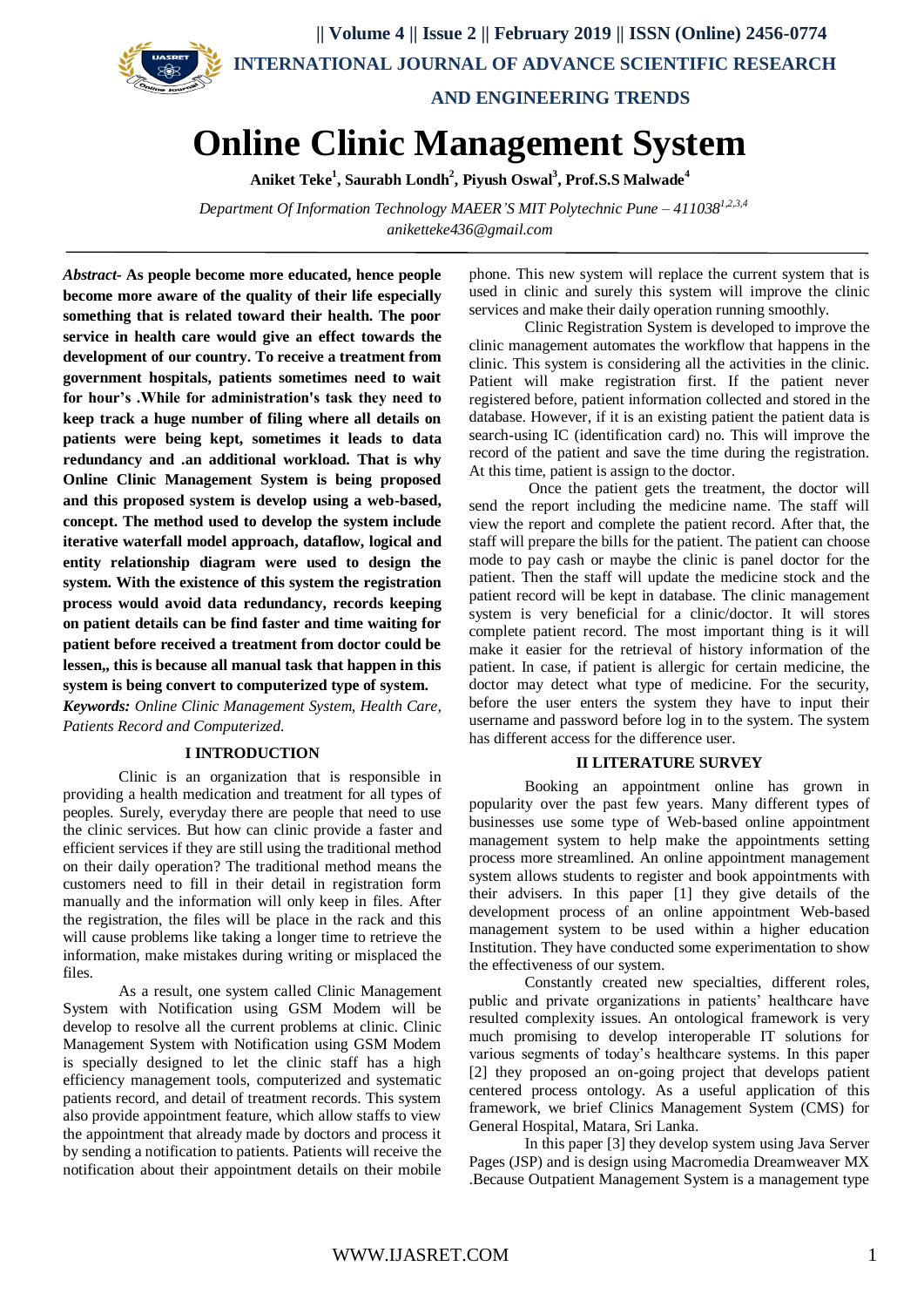

 **AND ENGINEERING TRENDS**

of system thus, the development of this system is according to the Protocol Management System where this protocol is more like a guideline-in order to develop a management type of system. Outpatient Management System helps Outpatient Department, which are attend by more than 500 hundreds patients each day perform a better service. in term, of registration process, patient's details and reduce time waiting for patients. With the existence of this system, the registration process would avoid data redundancy, records keeping on patient details can be find faster and time waiting for patient before received a treatment from doctor could be lessen, this is because all manual task that happen in Outpatient Department is being convert to computerized type of system.

This research aimed at computerizing all the records about patients, staff and drug suppliers. In order to achieve this goal, a thorough System Study and investigation was carried out and data was collected and analyzed about the current system using document and data flow diagrams. The concept of report production has been computerized hence, no more delay in report generation to the hospital manager. Errors made on hand held calculators are dealt out completely. The method used to develop the system include iterative waterfall model approach, dataflow, logical and entity relationship diagram were used to design the system and finally the language used were MySql, php, HTML, CSS and JavaScript [4].

Dental Appointment Management System (DAMs) was developed to facilitate patients at Dental Clinic to make an appointment with the dentist by using short messaging system (SMS). DAMs divide users into two sections which are patients and admin (nurse or clinic clerk). The user can send the SMS to the system to make an appointment with the dentist through certain syntax that provide by the system. Then, the system that manages by the admin will reply the message to the patients follow by the request of patients. There are three main modules in DAMS which is register module, send message module and alert module. The DAMs are alternative then existing technique whether by go to clinic or by make a phone call to make an appointment. By using this system, patients only need a mobile phone and they can use these DAMs facilities at anywhere. To send the SMS to DAMs, the patients must register their information first at the Dental Clinic. The registration process is done by admin. DAMs were developed by using Macromedia Dreamweaver 8 (PHP Programming Language) as platform to create interface to admin and MySQL as the database. This system is hoped to help patients at Dental Clinic in other to facilitate the information delivery that related to appointment management [5].

In this paper [6] they introduce the use of an automated clinic record management system in clinics, and has chosen Ahmadu Bello University Sick-bay as the case study for the first implementation with the aim of improving their services especially in this digital era. A qualitative research was adopted and the instruments used for the study are interview, observation and questionnaire. Some questions were raised by the researcher such as, what are the challenges associated with the use of the manual/traditional record management system in the clinic. How to improve on

the current record managements system to save time and minimize human error in the process of the records? How to provide more privacy to patients' records and information in the clinic? And at the end of the research, the findings are analyzed and presented to promote the services in the clinic.

Most of medical sectors today are using network services and offering Online web services in order to create more benefits for both their stakeholders and themselves, including the way of how people make booking. As a result, one system called Dental Clinic Management System with Notification using web will be develop to resolve all the current problems at clinic. In this paper [7] they develop Decision Support System for Dental Clinic that provide information about the dentist profile, patient information include patient personal detail, patient treatment, patient appointment, patient billing, and dental treatment and disease. During the system development Visual Studio 10 is used in order to create interface and coding. This system is gives advantages to the all both users clinic staff and end user especially patient, where the two users can access the system.

Online College Management System (OCMS) provides a simple interface for maintenance of student information. It can be used by educational institutes or colleges to maintain the records of students easily. Student information system deals with all kind of student details, academic related reports, college details, course details, curriculum, batch details, placement details and other resource related details too. It will also have faculty details, batch execution details, students' details in all aspects, the various academic notifications to the staff and students updated by the college administration. It also facilitate us explore all the activities happening in the college, Different reports and Queries can be generated based on vast options related to students, batch, course, faculty, exams, semesters, certification and even for the entire college The placement officer is responsible for updating the placement related information like eligible criteria for a particular company, arriving date for the company which is coming for recruitment, the list of students who are eligible for attending the recruitment process. E-Library (also referred to as digital library) is a special library with a focused collection of digital object [8].

The Navy Medical Administrative Unit (NMAU) for the Monterey Peninsula has a challenging mission which encompasses many administrative tasks. Medical readiness and occupational health requirements are tracked for all Navy and Marine Corps personnel in the region. In order to fulfill their mission satisfactorily, it was necessary for NMAU to get an automated database management system. The Flight Surgeon at the Naval Postgraduate School works very closely with NMAU. The Flight Surgeon's administrative responsibilities would also benefit from - database system. Based on the requirements for NMAU a database system was designed and implemented in their clinic. Based on the Flight Surgeon's requirements the data base system was further analyzed in order to assist future upgrades that would employ the flight surgeon's requirements [9].

## **III PROPOSED SYSTEM ARCHITECTURE**

## *A.* **Problem Definition**

This system which manages complete online clinic details in a single application and in single database. The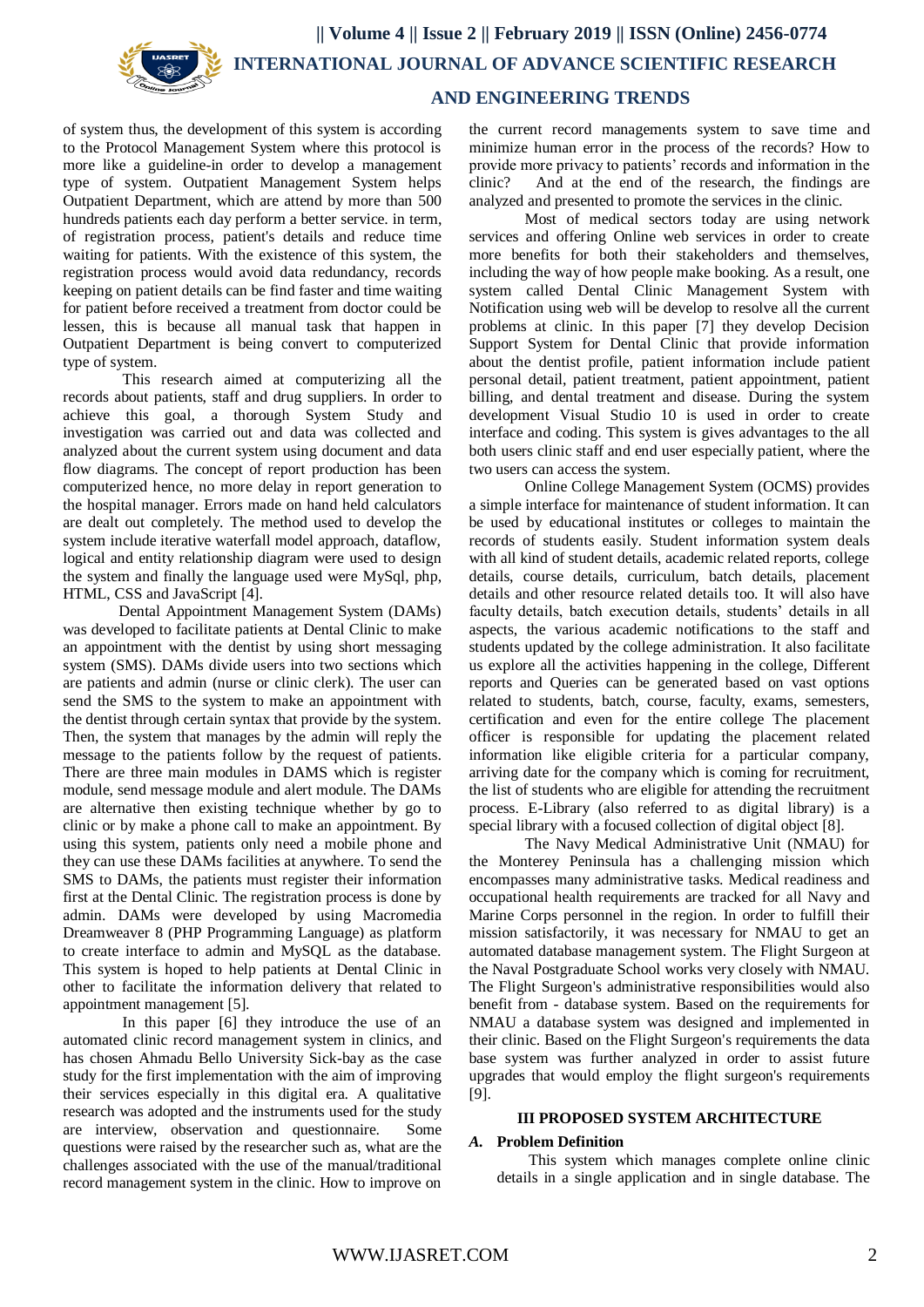**|| Volume 4 || Issue 2 || February 2019 || ISSN (Online) 2456-0774 INTERNATIONAL JOURNAL OF ADVANCE SCIENTIFIC RESEARCH** 

 **AND ENGINEERING TRENDS**

users will use this system to handle all the functionalities easily. Doctors will also use the system to keep track of the patients consulting to them. The intentions of the system are to reduce over-time pay and increase the number of patients that can be treated accurately. Requirements statements in this document are both functional and non-functional.

#### *B.* **Proposed System Description**

Proposed system is web based application which covers all aspects of management and operations of clinics. This website covers features of Doctors Details, Patients Records, Online appointments, Patient reports, billings, Clinical tests, Medical store billings etc. The project supports to administrator to access complete application, Patient takes appointment through Online/Offline, Doctors manages patient reports, Receptionist approves patient's appointment and makes bill, and medical Store Administrator can view suggested prescription. Each patients of the Polyclinic has a unique patient ID and password. By entering User ID and password patient can login to the polyclinic website and patient can view The used of clinic management system can enhance the services and also the work flow of all activity that happens in hospitals where it helps in reducing the workload of medical staff, the number of man power needed and it also make hospitals management become more manageable and easier to control. Figure 1 shows that the proposed system architectures.

#### **Modules in proposed system:**

**Patient Registration module:**

This module deals with the registration of patient details like personal details, contact information, symptoms and health parameters. The image of the patient is also captured during registration process. The details are saved to the database. It can be retrieved later for reference by using the patient id generated during registration or by any unique identity specified during registration process.

**Doctor registration module:**

This module deals with the registration of doctor practicing in the clinic. The records are saved to the database which can be retrieved for reference if required. The doctor details like personal information, contact information, shift details etc. are saved to the database. In the doctor module, the duty time of doctor is also recorded. The list of doctors available for service can be viewed when required. The list of doctors will contain the details of available doctors at the particular time slot based on which the clinic data entry operator/admin can allot appointments to the patients.

**Appointment scheduling module:**

Appointment scheduling process is automated by the application. The appointment scheduling is done for the doctor consultation. The scheduler will schedule the appointment for the patients based on the time of registration/entry to the clinic. The

scheduler will allot the appointments based on first in first out principle.

**Patient appointment scheduler:**

The appointment scheduler is used to schedule the appointment for patients who undergoes massage treatment. The appointment is allotted by the scheduler based on the appointment time as requested by the patient. The appointment details are stored to the database. The appointment allotted can be rescheduled and deleted if required.





## **IV CONCLUSION**

Clinic management system is a computerized patient record system. The main purpose of the system is to reduce the burden of doctor and nurses and improve the patient records management; our system integrates clinical, scheduling, electronic medical records, charting and data reporting components that enable clinics to provide patients with quality care. As a conclusion, the proposed system will bring benefits to doctors and nurses. Much workloads and planning can be schedule more effectively. It is aims to assist users in achieving their respective goals and objectives